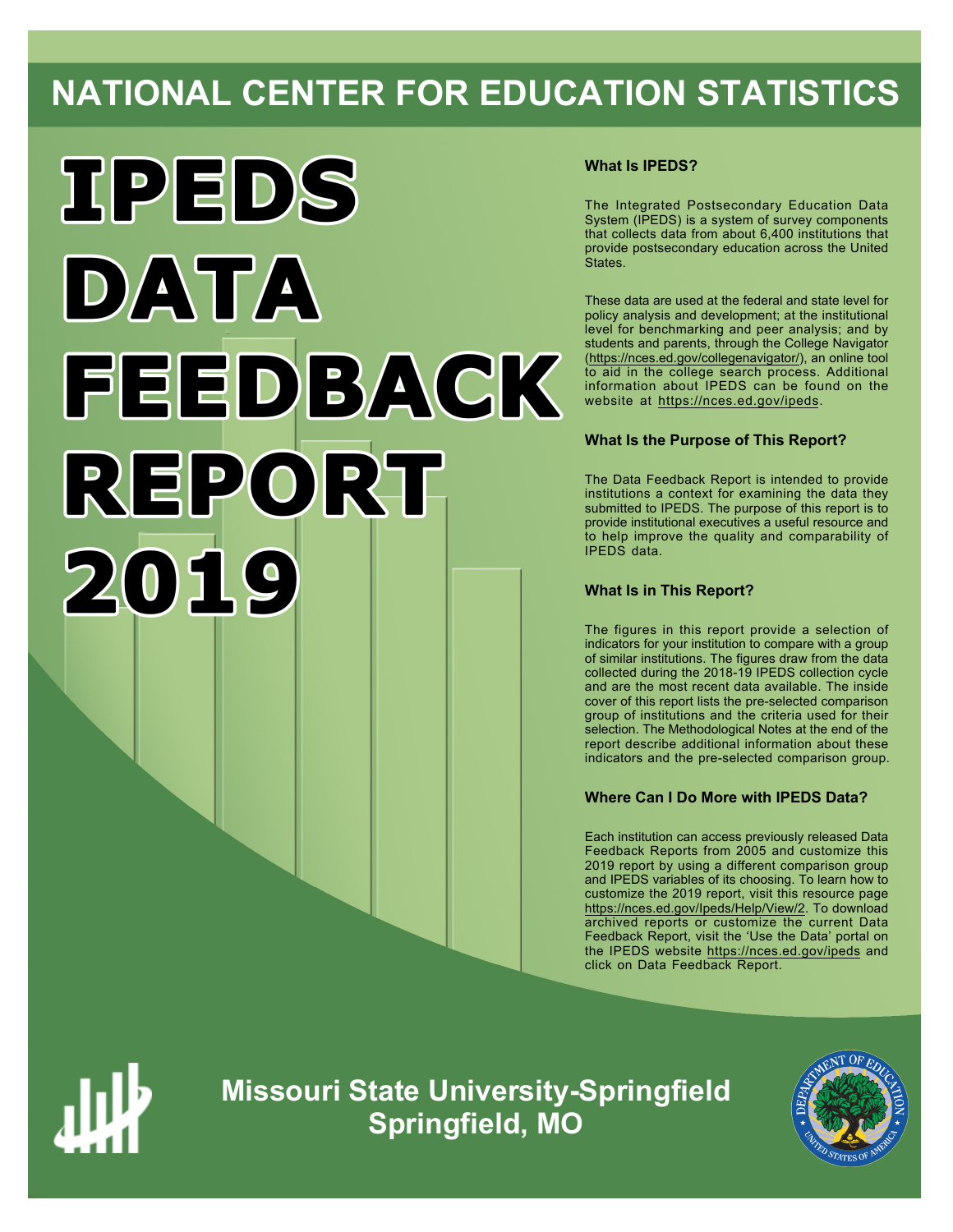## **COMPARISON GROUP**

Comparison group data are included to provide a context for interpreting your institution's statistics. If your institution did not define a custom comparison group for this report by July 13, 2019 NCES selected a comparison group for you. (In this case, the characteristics used to define the comparison group appears below.) The Customize Data Feedback Report functionality on the IPEDS Data Center at this provided link (https://nces.ed.gov/ipeds/datacenter/) can be used to reproduce the figures in this report using different peer groups.

The custom comparison group chosen by Missouri State University-Springfield includes the following 65 institutions:

- Bowie State University (Bowie, MD)
- ٠ California State Polytechnic University-Pomona (Pomona, CA)
- California State University-Dominguez Hills (Carson, CA)
- California State University-Fresno (Fresno, CA)
- Cleveland State University (Cleveland, OH)
- ь College of Staten Island CUNY (Staten Island, NY)
- Coppin State University (Baltimore, MD)
- CUNY Medgar Evers College (Brooklyn, NY)
- DePaul University (Chicago, IL)
- Florida International University (Miami, FL)
- Harrisburg University of Science and Technology (Harrisburg, PA)
- Indiana University-Northwest (Gary, IN)
- Indiana University-Purdue University-Indianapolis (Indianapolis, IN)
- Louisiana State University Health Sciences Center-Shreveport (Shreveport, LA)
- Metropolitan State University (Saint Paul, MN)
- ٠ Metropolitan State University of Denver (Denver, CO)
- Miami Dade College (Miami, FL)
- Morgan State University (Baltimore, MD)
- North Carolina Central University (Durham, NC)
- Northern Kentucky University (Highland Heights, KY)
- Old Dominion University (Norfolk, VA)
- Pace University (New York, NY)
- Portland State University (Portland, OR)
- Rutgers University-Camden (Camden, NJ)
- Rutgers University-Newark (Newark, NJ)
- San Jose State University (San Jose, CA)
- Southern Illinois University-Edwardsville (Edwardsville, IL)
- SUNY Buffalo State (Buffalo, NY)
- Syracuse University (Syracuse, NY)
- Temple University (Philadelphia, PA)
- Texas State University (San Marcos, TX)
- The University of Tennessee-Chattanooga (Chattanooga, TN) ٠
- Towson University (Towson, MD)
- University of Alaska Anchorage (Anchorage, AK)
- University of Arkansas at Little Rock (Little Rock, AR)
- University of Arkansas-Fort Smith (Fort Smith, AR)
- University of Baltimore (Baltimore, MD)
- University of Central Florida (Orlando, FL)
- University of Central Oklahoma (Edmond, OK)
- University of Colorado Denver/Anschutz Medical Campus (Denver, CO)
- University of Houston (Houston, TX)
- University of Louisville (Louisville, KY)
- University of Massachusetts-Boston (Boston, MA)
- University of Michigan-Dearborn (Dearborn, MI)
- University of Missouri-Kansas City (Kansas City, MO)
- ь University of Missouri-St Louis (Saint Louis, MO)
- University of Nebraska at Omaha (Omaha, NE)
- University of Nevada-Las Vegas (Las Vegas, NV)
- University of New Haven (West Haven, CT)
- University of North Carolina at Charlotte (Charlotte, NC)

**The figures in this report have been organized and ordered into the following topic areas:**

| 1) Admissions (only for non-open-admissions schools) | Fig. 1 and 2                               | Pg.3              |
|------------------------------------------------------|--------------------------------------------|-------------------|
| 2) Student Enrollment                                | Fig. 3 and 4                               | Pq. 3 and 4       |
| 3) Awards                                            | Fig. 5                                     | Pg. 4             |
| 4) Charges and Net Price                             | Fig. 6 and 7                               | Pg. 4             |
| 5) Student Financial Aid                             | Fig. 8 and 9                               | Pg. 5             |
| 6) Military Benefits*                                | [No charts applicable]                     |                   |
| 7) Retention and Graduation Rates                    | Fig. 10, 11, 12, 13, 14, 15, 16, 17 and 18 | Pg. 5, 6, 7 and 8 |
| 8) Finance                                           | Fig. 19 and 20                             | Pg. 9             |
| 9) Staff                                             | Fig. 21 and 22                             | Pg. 9             |
| 10) Libraries*                                       | Fig. 23 and 24                             | Pg. 10            |

\*These figures only appear in customized Data Feedback Reports (DFR), which are available through Use the Data portal on the IPEDS website.

2

- University of North Carolina at Greensboro (Greensboro, NC)
- University of North Florida (Jacksonville, FL)
- University of North Texas (Denton, TX)
- University of South Carolina-Upstate (Spartanburg, SC)
- University of the District of Columbia (Washington, DC)
- University of Washington-Tacoma Campus (Tacoma, WA)
- University of Wisconsin-Milwaukee (Milwaukee, WI) University of Wisconsin-Parkside (Kenosha, WI)
- ٠ Virginia Commonwealth University (Richmond, VA)
- Wagner College (Staten Island, NY)
- Wayne State University (Detroit, MI)
- ٠ Weber State University (Ogden, UT)
- Westfield State University (Westfield, MA)
- ٠ Widener University (Chester, PA)
- Wright State University-Main Campus (Dayton, OH)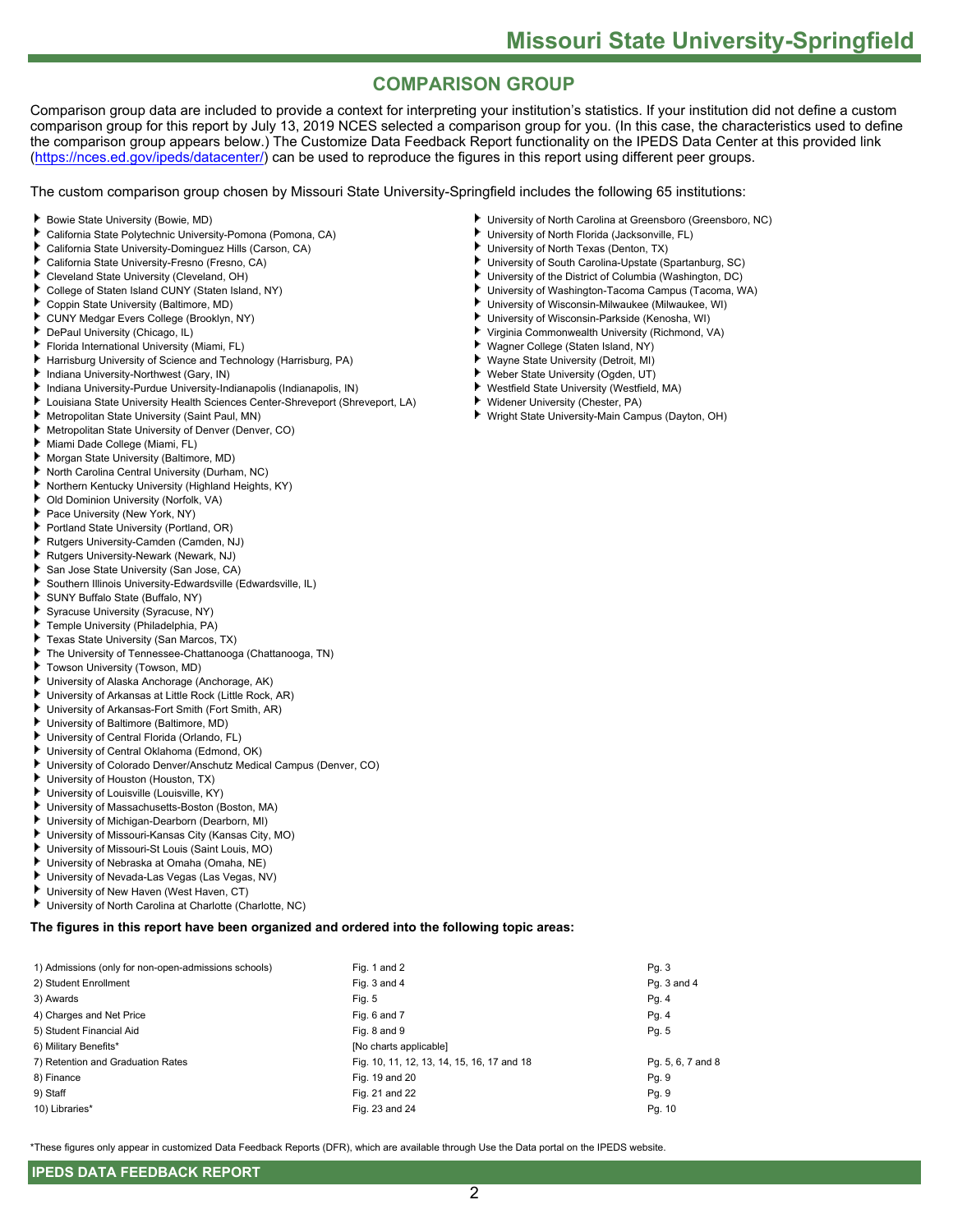**Figure 1. Number of first-time undergraduate students who applied, were admitted, and enrolled full and part time: Fall 2018**



admission policy, and apply to first-time, degree/certificate-seeking undergraduate students only. For details, see the Methodological Notes. N is the number of institutions in the comparison group.

SOURCE: U.S. Department of Education, National Center for Education Statistics, Integrated Postsecondary Education Data System (IPEDS): Winter 2018-19, Admissions component.

### **Figure 2. Percent of first-time undergraduate applicants admitted, and percent of admitted students enrolled full and part time: Fall 2018**



NOTE: Admissions data are presented only for institutions that do not have an open admission policy, and apply to first-time, degree/certificate-seeking undergraduate students only. For details, see the Methodological Notes. See 'Use of Median Values for Comparison Group' for how median values are determined. N is the number of institutions in the comparison group.

SOURCE: U.S. Department of Education, National Center for Education Statistics, Integrated Postsecondary Education Data System (IPEDS): Winter 2018-19, Admissions component.

## **Figure 3. Percent of all students enrolled, by race/ethnicity, and percent of students who are women: Fall 2018**



**Your institution** Comparison Group Median (N=65)

NOTE: For more information about disaggregation of data by race and ethnicity, see the Methodological Notes. Median values for the comparison group will not add to 100%. See 'Use of Median Values for Comparison Group' for how median values are determined. N is the number of institutions in the comparison group.

SOURCE: U.S. Department of Education, National Center for Education Statistics, Integrated Postsecondary Education Data System (IPEDS): Spring 2019, Fall Enrollment component.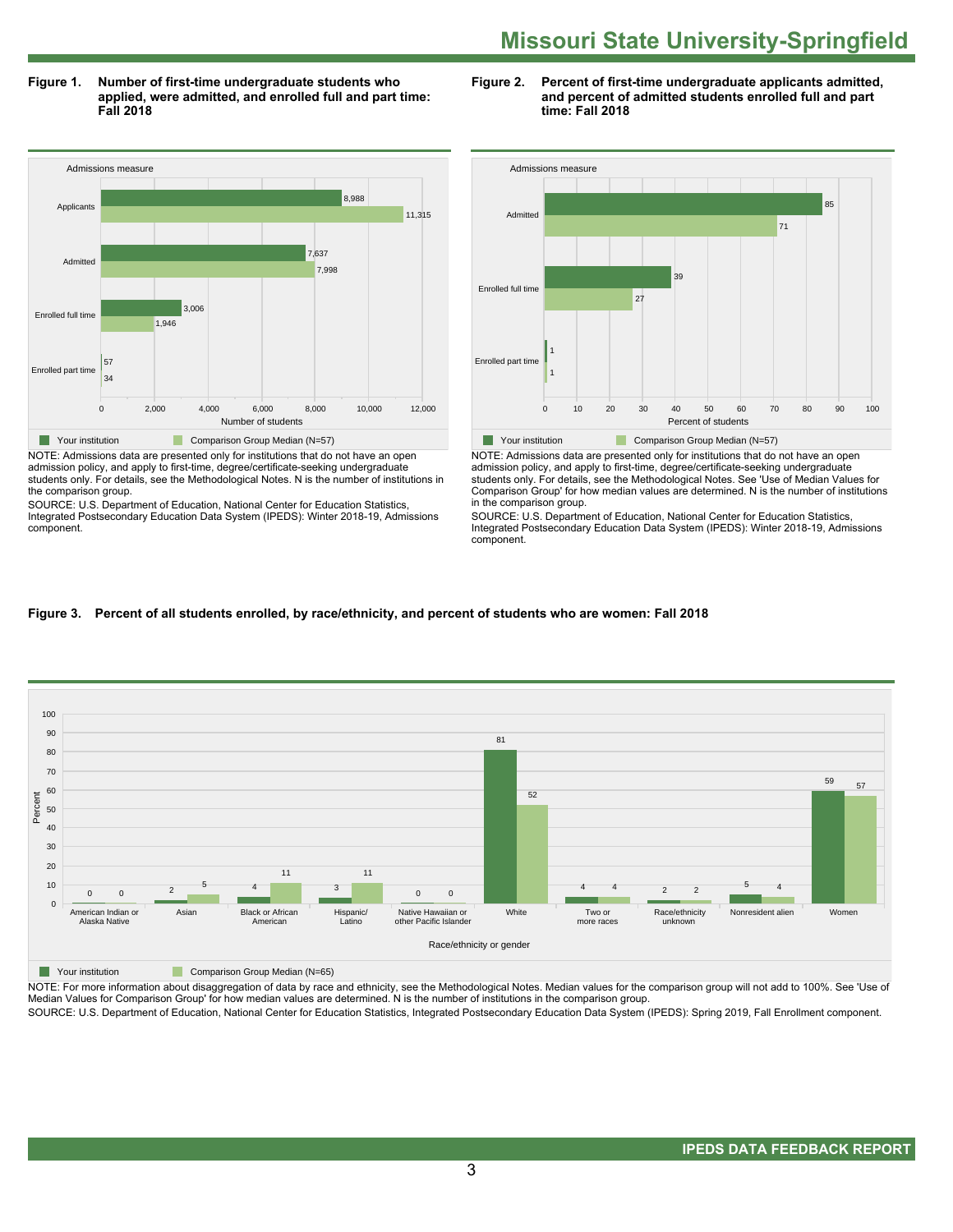**Figure 4. Unduplicated 12-month headcount of all students and of undergraduate students (2017-18), total FTE enrollment (2017-18), and full- and part-time fall enrollment (Fall 2018)**



NOTE: For details on calculating full-time equivalent (FTE) enrollment, see Calculating FTE in the Methodological Notes. Total headcount, FTE, and full- and part-time fall enrollment include both undergraduate and postbaccalaureate students, when applicable. N is the number of institutions in the comparison group.

SOURCE: U.S. Department of Education, National Center for Education Statistics, Integrated Postsecondary Education Data System (IPEDS): Fall 2018, 12-month Enrollment component and Spring 2019, Fall Enrollment component.

#### **Figure 6. Academic year tuition and required fees for full-time, first-time degree/certificate-seeking undergraduates: 2015-16 to 2018-19**



NOTE: The tuition and required fees shown here are the lowest reported from the categories of in-district, in-state, and out-of-state. N is the number of institutions in the comparison group.

SOURCE: U.S. Department of Education, National Center for Education Statistics, Integrated Postsecondary Education Data System (IPEDS): Fall 2018, Institutional Characteristics component.

**Figure 5. Number of degrees awarded, by level: 2017-18**



NOTE: For additional information about postbaccalaureate degree levels, see the Methodology Notes. N is the number of institutions in the comparison group. SOURCE: U.S. Department of Education, National Center for Education Statistics, Integrated Postsecondary Education Data System (IPEDS): Fall 2018, Completions component.

**Figure 7. Average net price of attendance for full-time, first-time degree/certificate-seeking undergraduate students, who were awarded grant or scholarship aid: 2015-16 to 2017- 18**



NOTE: Average net price is for full-time, first-time degree/certificate-seeking undergraduate students and is generated by subtracting the average amount of federal, state/local government, and institutional grant and scholarship awarded aid from the total cost of attendance. Total cost of attendance is the sum of published tuition and required fees, books and supplies, and the average room and board and other expenses. For details, see the Methodological Notes. N is the number of institutions in the comparison group.

SOURCE: U.S. Department of Education, National Center for Education Statistics, Integrated Postsecondary Education Data System (IPEDS): Fall 2018, Institutional Characteristics component and Winter 2018-19, Student Financial Aid component.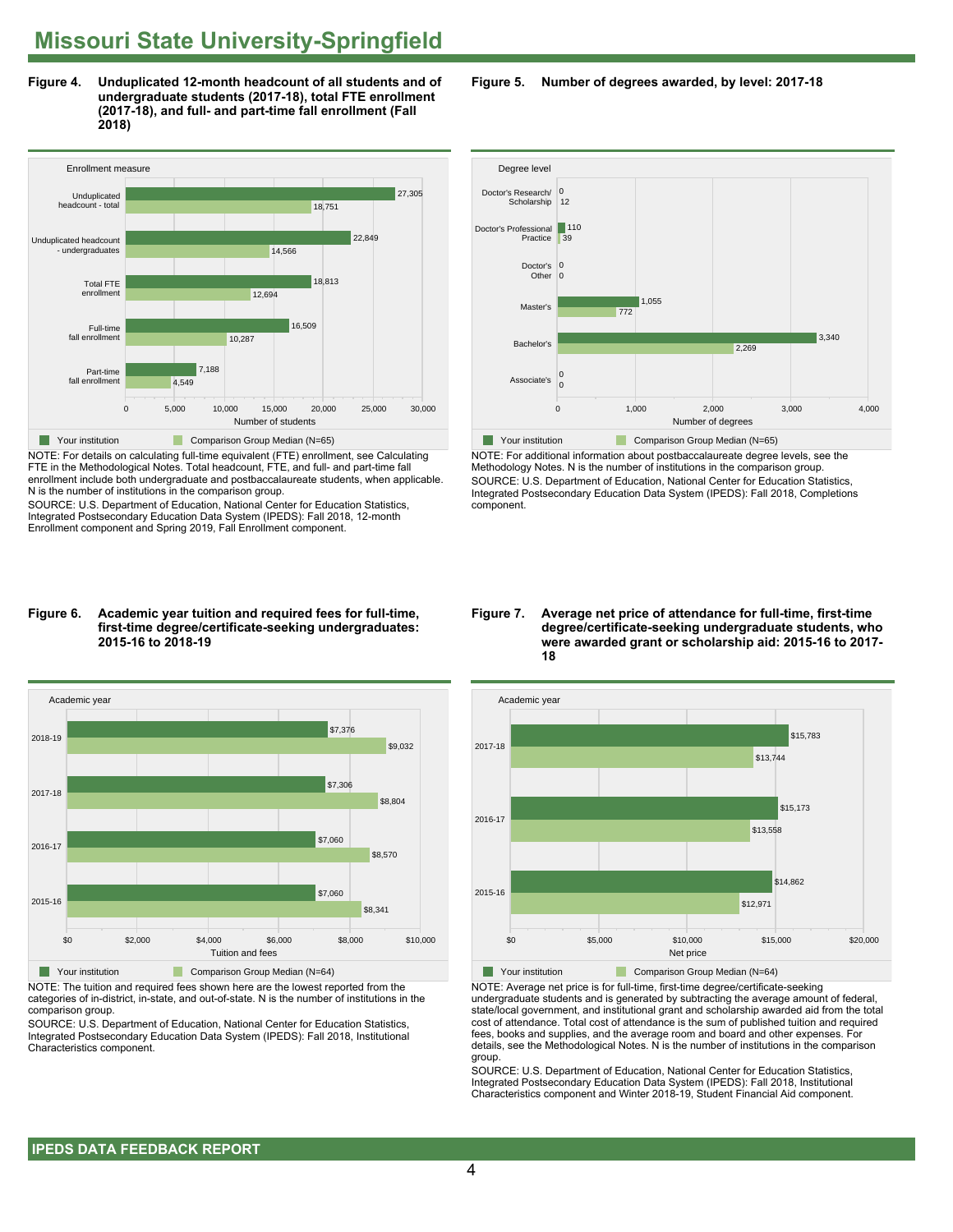**Figure 8. Percent of full-time, first-time degree/certificate-seeking undergraduate students who were awarded grant or scholarship aid from the federal government, state/local government, or the institution, or loans, by type of aid: 2017-18**



NOTE: Any grant aid above includes grant or scholarship aid awarded from the federal government, state/local government, or the institution. Federal grants includes Pell grants and other federal grants. Any loans includes federal loans and other loans awarded to students. For details on how students are counted for financial aid reporting, see Cohort Determination in the Methodological Notes. N is the number of institutions in the comparison group.

SOURCE: U.S. Department of Education, National Center for Education Statistics, Integrated Postsecondary Education Data System (IPEDS): Winter 2018-19, Student Financial Aid component.

#### **Figure 10. Retention rates of first-time bachelor's degree seeking students, by attendance status: Fall 2017 cohort**



NOTE: Retention rates are measured from the fall of first enrollment to the following fall. Academic reporting institutions report retention data as of the institution's official fall reporting date or as of October 15, 2017. Program reporters determine the cohort with enrollment any time between August 1-October 31, 2017 and retention based on August 1, 2018. Four-year institutions report retention rates for students seeking a bachelor's degree. For more details, see the Methodological Notes. N is the number of institutions in the comparison group.

SOURCE: U.S. Department of Education, National Center for Education Statistics, Integrated Postsecondary Education Data System (IPEDS): Spring 2019, Fall Enrollment component.





NOTE: Any grant aid above includes grant or scholarship aid awarded from the federal government, state/local government, or the institution. Federal grants includes Pell grants and other federal grants. Any loans includes federal loans and other loans awarded to students. Average amounts of aid were calculated by dividing the total aid awarded by the total number of recipients in each institution. N is the number of institutions in the comparison group.

SOURCE: U.S. Department of Education, National Center for Education Statistics, Integrated Postsecondary Education Data System (IPEDS): Winter 2018-19, Student Financial Aid component.



NOTE: Graduation rate cohort includes all full-time, first-time degree/certificate-seeking undergraduate students. Graduation and transfer-out rates are the Student Right-to-Know rates. Only institutions with mission to prepare students to transfer are required to report transfer out. For more details, see the Methodological Notes. N is the number of institutions in the comparison group.

SOURCE: U.S. Department of Education, National Center for Education Statistics, Integrated Postsecondary Education Data System (IPEDS): Winter 2018-19, Graduation Rates component.

#### **Figure 11. Graduation and transfer-out rates of full-time, first-time degree/certificate-seeking undergraduates within 150% of normal time to program completion: 2012 cohort**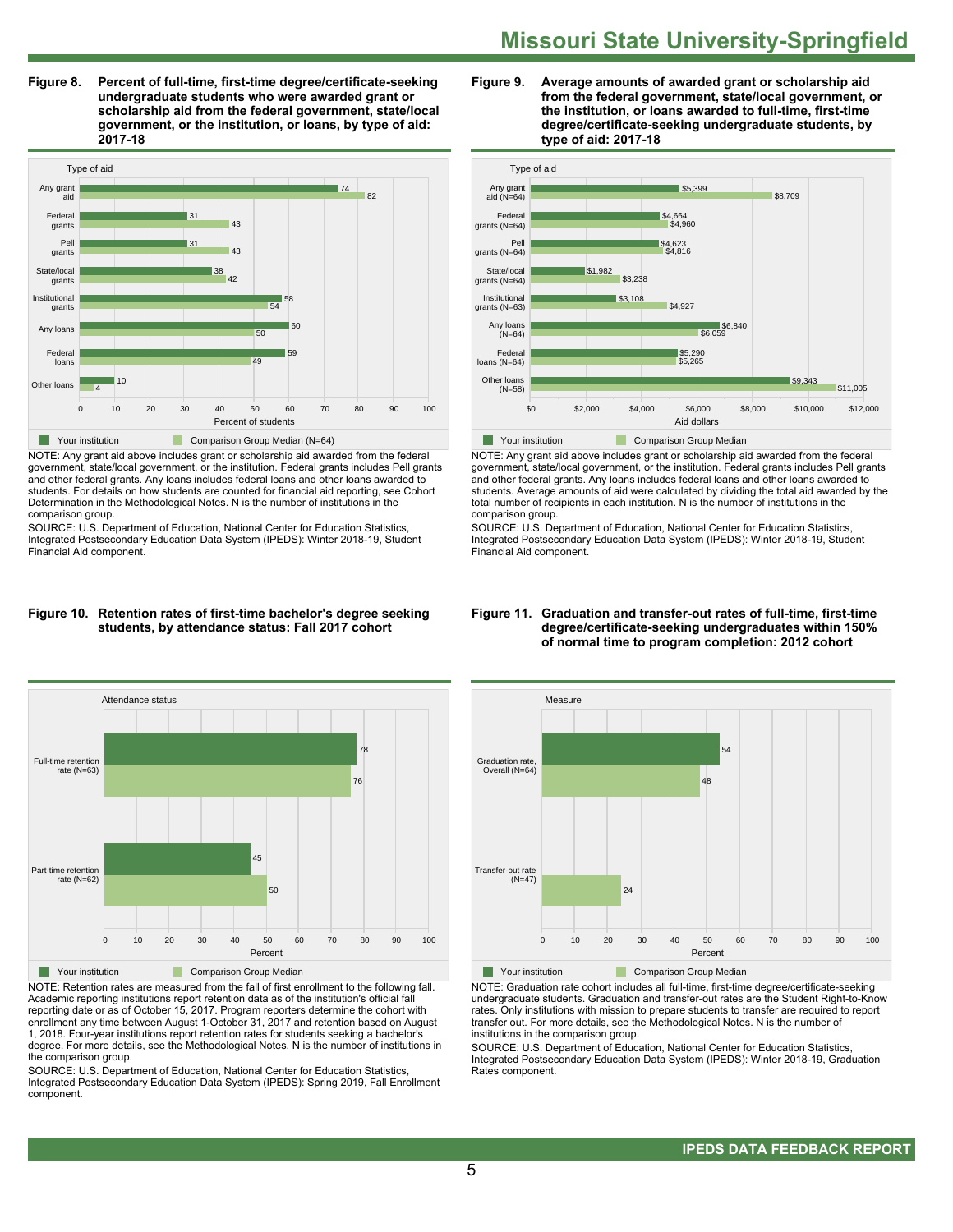**Figure 12. Graduation rates of full-time, first-time degree/certificate-seeking undergraduates within 150% of normal time to program completion, by race/ethnicity: 2012 cohort**



NOTE: For more information about disaggregation of data by race and ethnicity, see the Methodological Notes. The graduation rates are the Student Right-to-Know (SRK) rates. Median values for the comparison group will not add to 100%. N is the number of institutions in the comparison group.

SOURCE: U.S. Department of Education, National Center for Education Statistics, Integrated Postsecondary Education Data System (IPEDS): Winter 2018-19, Graduation Rates component.

### **Figure 13. Graduation rates of full-time, first-time degree/certificateseeking undergraduates within 150% of normal time to program completion, by type of aid: 2012 cohort**

## **Figure 14. Bachelor's degree graduation rates of full-time, first-time degree/certificate-seeking undergraduates within 4 years, 6 years, and 8 years: 2010 cohort**



NOTE: Graduation rate cohort includes all full-time, first-time degree/certificate-seeking undergraduate students. Data were collected on those students, who at entry of the cohort, were awarded a Pell Grant and students who were awarded a Subsidized Stafford loan, but did not receive a Pell Grant. Graduation rates are the Student Right-to-Know rates. For more details, see the Methodological Notes. N is the number of institutions in the comparison group.

SOURCE: U.S. Department of Education, National Center for Education Statistics, Integrated Postsecondary Education Data System (IPEDS): Winter 2018-19, Graduation Rates component.



NOTE: The 4-, 6-, and 8-year graduation rates are calculated using the number of students who completed a bachelor's or equivalent degree from a cohort of students who entered the institution seeking a bachelor's or equivalent degree. For details, see the Methodological Notes. N is the number of institutions in the comparison group. Medians are not reported for comparison groups with less than three values.

SOURCE: U.S. Department of Education, National Center for Education Statistics, Integrated Postsecondary Education Data System (IPEDS): Winter 2018-19, 200% Graduation Rates component.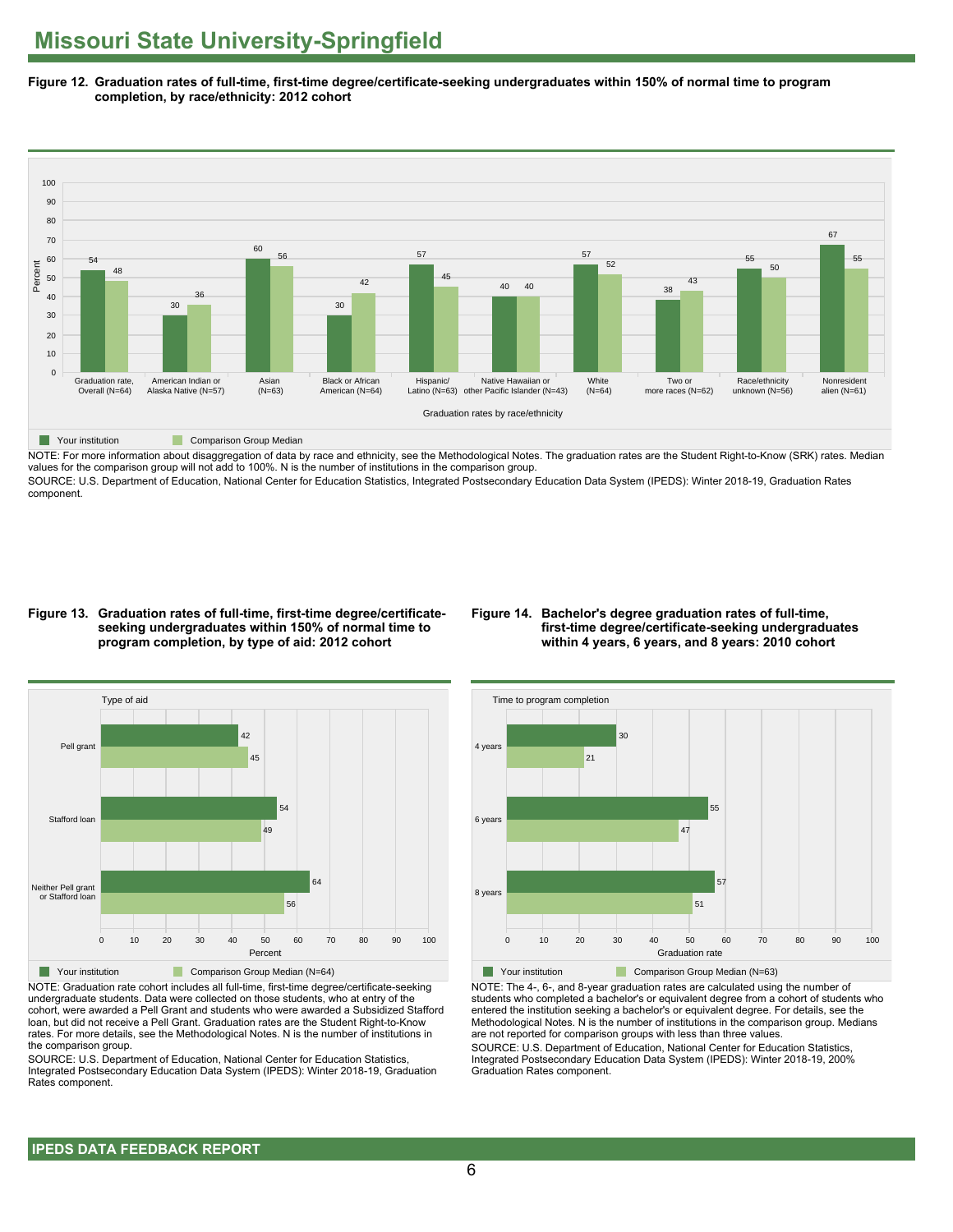## **Figure 15. Award and enrollment rates of first-time, full-time, degree/certificate-seeking undergraduates after 8 years of entry, by Pell status: 2010-11 cohort**



NOTE: Award measures are based on the highest award received after 8 years of entry and enrollment measures are based on students who did not receive an award after 8 years of entry. Student cohorts (i.e., First-time, full-time; First-time, part-time; Non-first-time, full-time; and Non-first-time, part-time) are degree/certificate-seeking undergraduate students who entered the institution between July 1, 2010-June 30, 2011. Pell recipients are students with demonstrated financial need. For more details, see the Methodological Notes. N is the number of institutions in the comparison group.

SOURCE: U.S. Department of Education, National Center for Education Statistics, Integrated Postsecondary Education Data System (IPEDS): Winter 2018-19, Outcome Measures component.

### **Figure 16. Award and enrollment rates of first-time, part-time, degree/certificate-seeking undergraduates after 8 years of entry, by Pell status: 2010-11 cohort**



NOTE: Award measures are based on the highest award received after 8 years of entry and enrollment measures are based on students who did not receive an award after 8 years of entry. Student cohorts (i.e., First-time, full-time; First-time, part-time; Non-first-time, full-time; and Non-first-time, part-time) are degree/certificate-seeking undergraduate students who entered the institution between July 1, 2010-June 30, 2011. Pell recipients are students with demonstrated financial need. For more details, see the Methodological Notes. N is the number of institutions in the comparison group.

SOURCE: U.S. Department of Education, National Center for Education Statistics, Integrated Postsecondary Education Data System (IPEDS): Winter 2018-19, Outcome Measures component.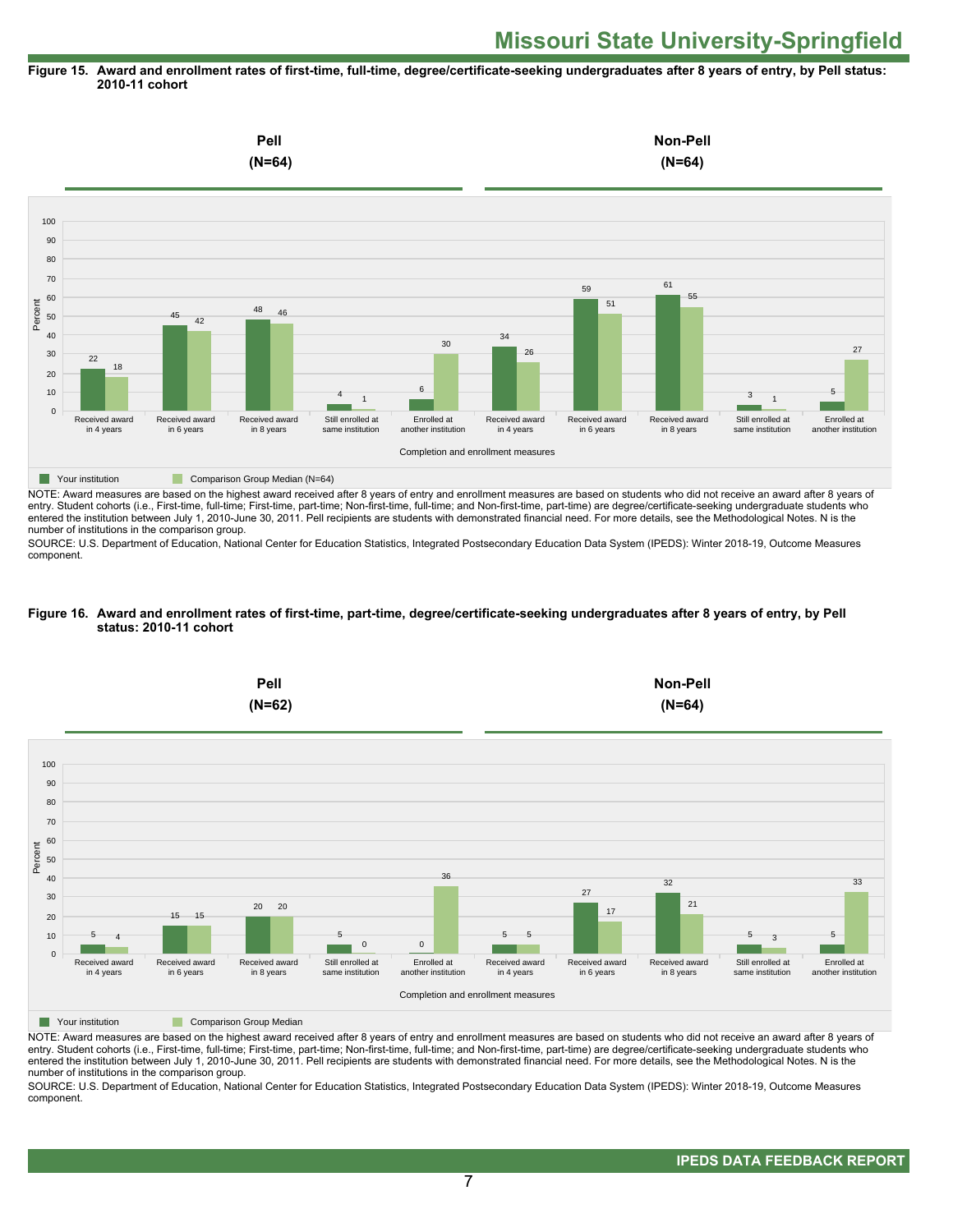**Figure 17. Award and enrollment rates of non-first-time, full-time, degree/certificate-seeking undergraduates after 8 years of entry, by Pell status: 2010-11 cohort**



NOTE: Award measures are based on the highest award received after 8 years of entry and enrollment measures are based on students who did not receive an award after 8 years of entry. Student cohorts (i.e., First-time, full-time; First-time, part-time; Non-first-time, full-time; and Non-first-time, part-time) are degree/certificate-seeking undergraduate students who entered the institution between July 1, 2010-June 30, 2011. Pell recipients are students with demonstrated financial need. For more details, see the Methodological Notes. N is the number of institutions in the comparison group.

SOURCE: U.S. Department of Education, National Center for Education Statistics, Integrated Postsecondary Education Data System (IPEDS): Winter 2018-19, Outcome Measures component.

### **Figure 18. Award and enrollment rates of non-first-time, part-time, degree/certificate-seeking undergraduates after 8 years of entry, by Pell status: 2010-11 cohort**



NOTE: Award measures are based on the highest award received after 8 years of entry and enrollment measures are based on students who did not receive an award after 8 years of entry. Student cohorts (i.e., First-time, full-time; First-time, part-time; Non-first-time, full-time; and Non-first-time, part-time) are degree/certificate-seeking undergraduate students who entered the institution between July 1, 2010-June 30, 2011. Pell recipients are students with demonstrated financial need. For more details, see the Methodological Notes. N is the number of institutions in the comparison group.

SOURCE: U.S. Department of Education, National Center for Education Statistics, Integrated Postsecondary Education Data System (IPEDS): Winter 2018-19, Outcome Measures component.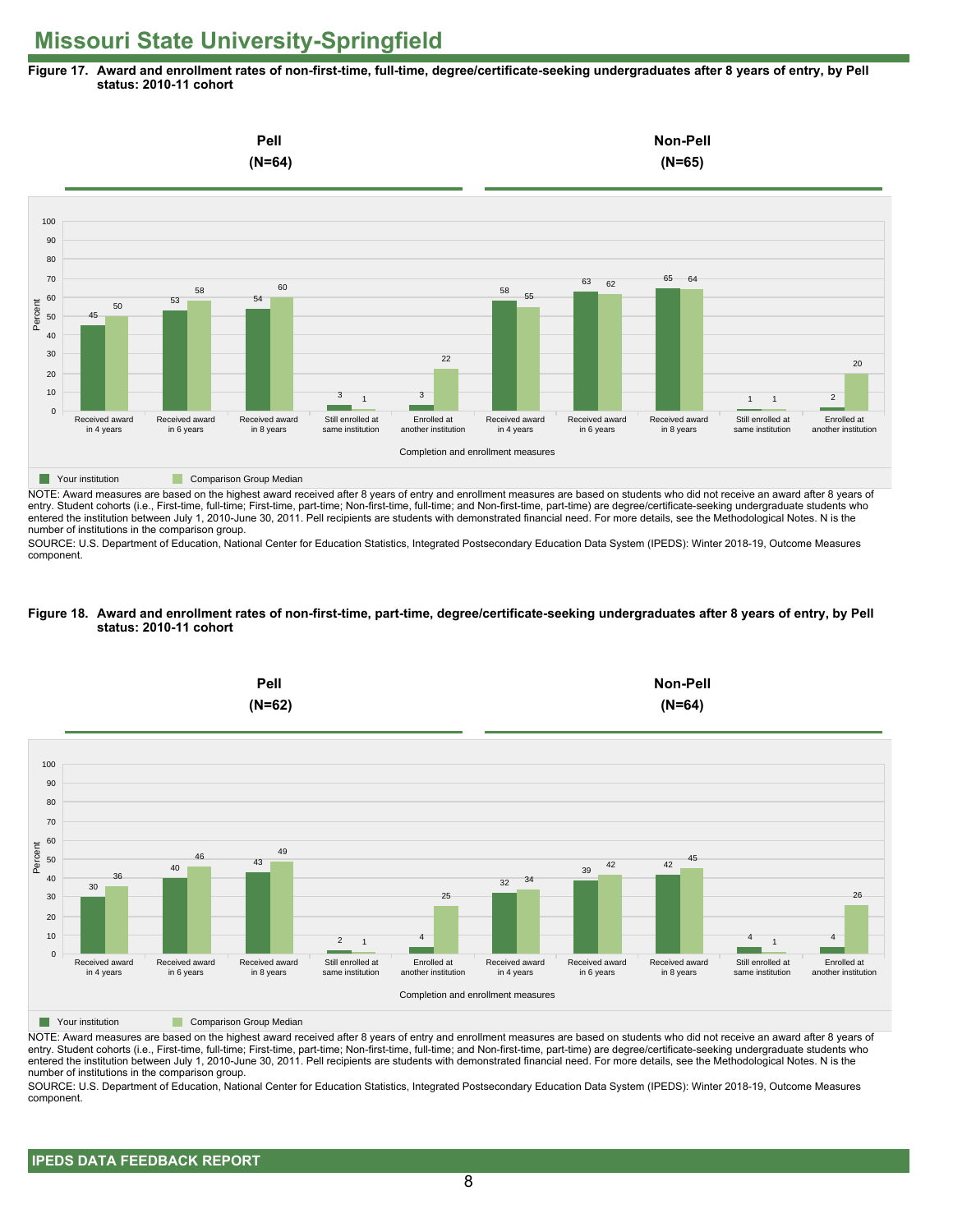**Figure 19. Percent distribution of core revenues, by source: Fiscal year 2018**

**Figure 20. Core expenses per FTE enrollment, by function: Fiscal year 2018**



NOTE: The comparison group median is based on those members of the comparison group that report finance data using the same accounting standards as the comparison institution. For more information, see the Methodological Notes. N is the number of institutions in the comparison group.

SOURCE: U.S. Department of Education, National Center for Education Statistics, Integrated Postsecondary Education Data System (IPEDS): Spring 2019, Finance component.



NOTE: Expenses per full-time equivalent (FTE) enrollment, particularly instruction, may be inflated because finance data includes all core expenses while FTE reflects credit activity only. For details on calculating FTE enrollment and a detailed definition of core expenses, see the Methodological Notes. N is the number of institutions in the comparison group. SOURCE: U.S. Department of Education, National Center for Education Statistics, Integrated Postsecondary Education Data System (IPEDS): Fall 2018, 12-month Enrollment component and Spring 2019, Finance component.

### **Figure 21. Full-time equivalent staff, by occupational category: Fall 2018**



NOTE: Graduate assistants are not included. For calculation details, see the Methodological Notes. N is the number of institutions in the comparison group. SOURCE: U.S. Department of Education, National Center for Education Statistics, Integrated Postsecondary Education Data System (IPEDS): Spring 2019, Human Resources component.

### **Figure 22. Average salaries of full-time instructional non-medical staff equated to 9-months worked, by academic rank: Academic year 2018-19**



**The Comparison Group Median** 

NOTE: See Methodology Notes for more details on average salary. N is the number of institutions in the comparison group.

SOURCE: U.S. Department of Education, National Center for Education Statistics, Integrated Postsecondary Education Data System (IPEDS): Spring 2019, Human Resources component.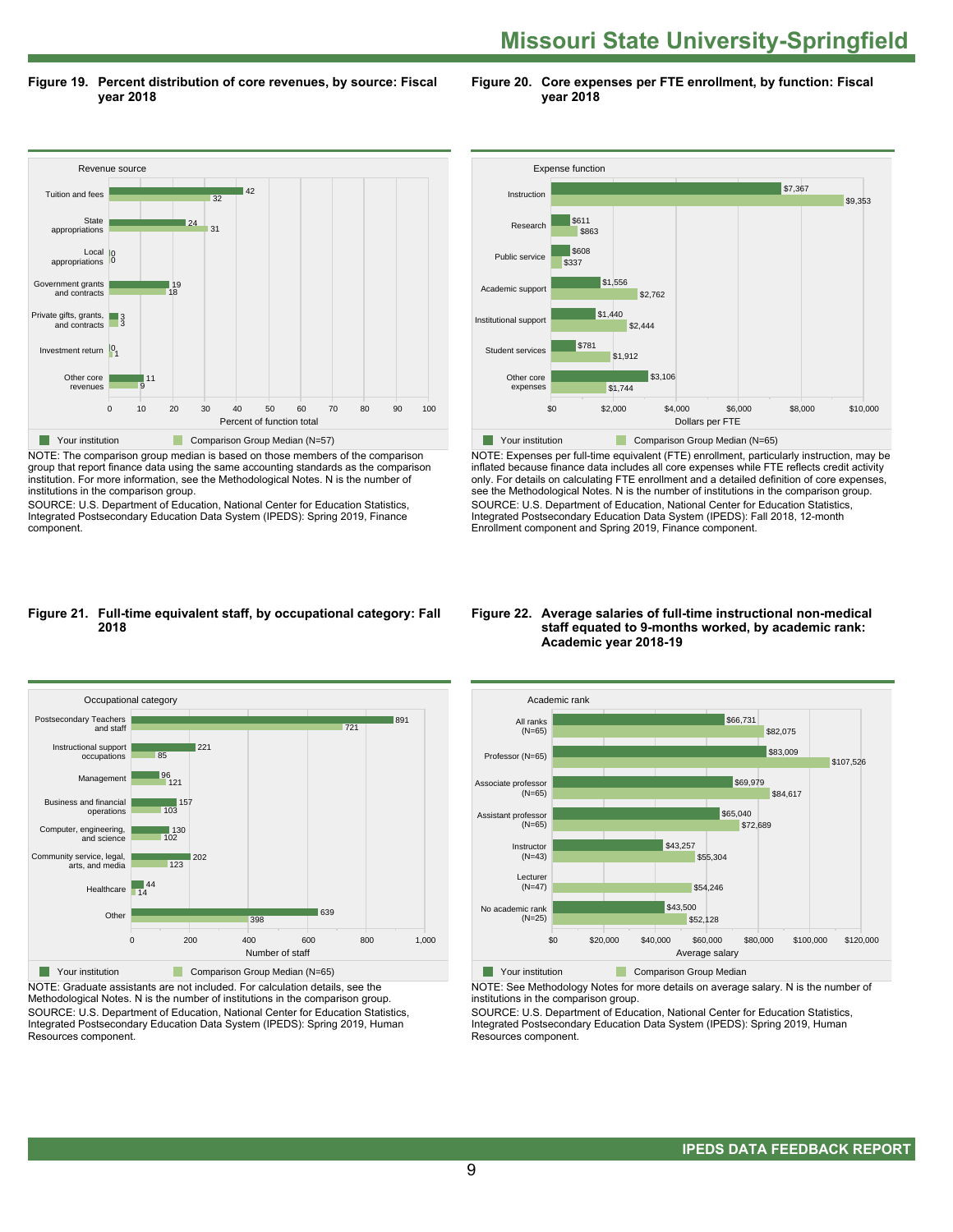**Figure 23. Percent distribution of library collection, by material type: Fiscal Year 2018**





SOURCE: U.S. Department of Education, National Center for Education Statistics, Integrated Postsecondary Education Data System (IPEDS): Spring 2019, Academic Libraries component.

![](_page_9_Figure_5.jpeg)

NOTE: N is the number of institutions in the comparison group. SOURCE: U.S. Department of Education, National Center for Education Statistics, Integrated Postsecondary Education Data System (IPEDS): Spring 2019, Academic Libraries component.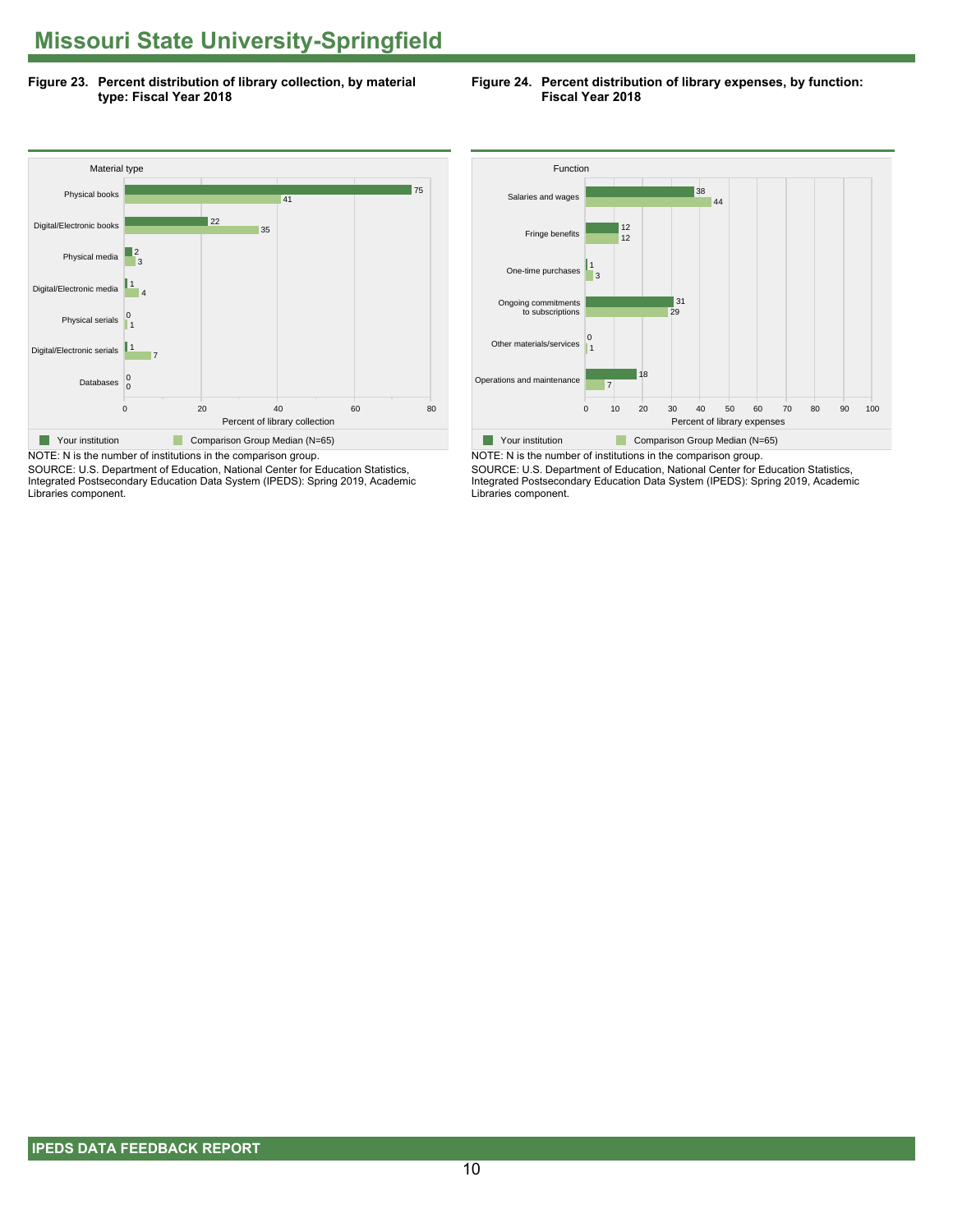## **METHODOLOGICAL NOTES**

## **Overview**

This report is based on data supplied by institutions to IPEDS during 2018-19 data collection year. Response rates exceeded 99% for most surveys. IPEDS First Look reports at https://nces.ed.gov/pubsearch/getpubcats.asp?sid=010 provide some information on aggregate institutional responses. Furthermore, data used in this report are provisional level and may be revised for a limited time through the IPEDS Prior Year Revision system.

## **Use of Median Values for Comparison Group**

This report compares your institution's data to the median value for the comparison group for each statistic shown in the figure. If more than one statistic is present in a figure, the median values are determined separately for each indicator or statistic. Medians are not displayed for comparison groups with fewer than three values. Where percentage distributions are presented, median values may not add to 100%. To access all the data used to create the figures included in this report, go to 'Use the Data' portal on the IPEDS website at this provided link (https://nces.ed.gov/ipeds).

## **Missing Statistics**

If a statistic is not reported for your institution, the omission indicates that the statistic is not relevant to your institution and the data were not collected. Not all notes may be applicable to your report.

## **Use of Imputed Data**

All IPEDS data are subject to imputation for total (institutional) and partial (item) nonresponse. If necessary, imputed values were used to prepare your report.

## **Data Confidentiality**

IPEDS data are not collected under a pledge of confidentiality.

## **Disaggregation of Data by Race/Ethnicity**

When applicable, some statistics are disaggregated by race/ethnicity. Data disaggregated by race/ethnicity have been reported using the 1997 Office of Management and Budget categories. Detailed information about the race/ethnicity categories can be found at https://nces.ed.gov/ipeds/Section/Resources.

## **Cohort Determination for Reporting Student Financial Aid, Graduation Rates, and Outcome Measures**

Student cohorts for reporting Student Financial Aid and Graduation Rates data are based on the reporting type of the institution. For institutions that report based on an academic year (those operating on standard academic terms), student counts and cohorts are based on fall term data. Student counts and cohorts for program reporters (those that do not operate on standard academic terms) are based on unduplicated counts of students enrolled during a full 12-month period.

Student cohorts for reporting Outcome Measures are based on a full-year cohort from July 1-June 30 for all degree-granting institutions.

## **DESCRIPTION OF STATISTICS USED IN THE FIGURES**

## **Admissions (only for non-open-admissions schools)**

## *Admissions and Test Score Data*

Admissions and test score data are presented only for institutions that do not have an open admission policy, and apply to first-time, degree/certificate-seeking undergraduate students only. Applicants include only those students who fulfilled all requirements for consideration for admission and who were notified of one of the following actions: admission, non-admission, placement on a wait list, or application withdrawn (by applicant or institution). Admitted applicants (admissions) include wait-listed students who were subsequently offered admission. Early decision, early action, and students who began studies during the summer prior to the fall reporting period are included. For customized Data Feedback Reports, test scores are presented only if scores are required for admission.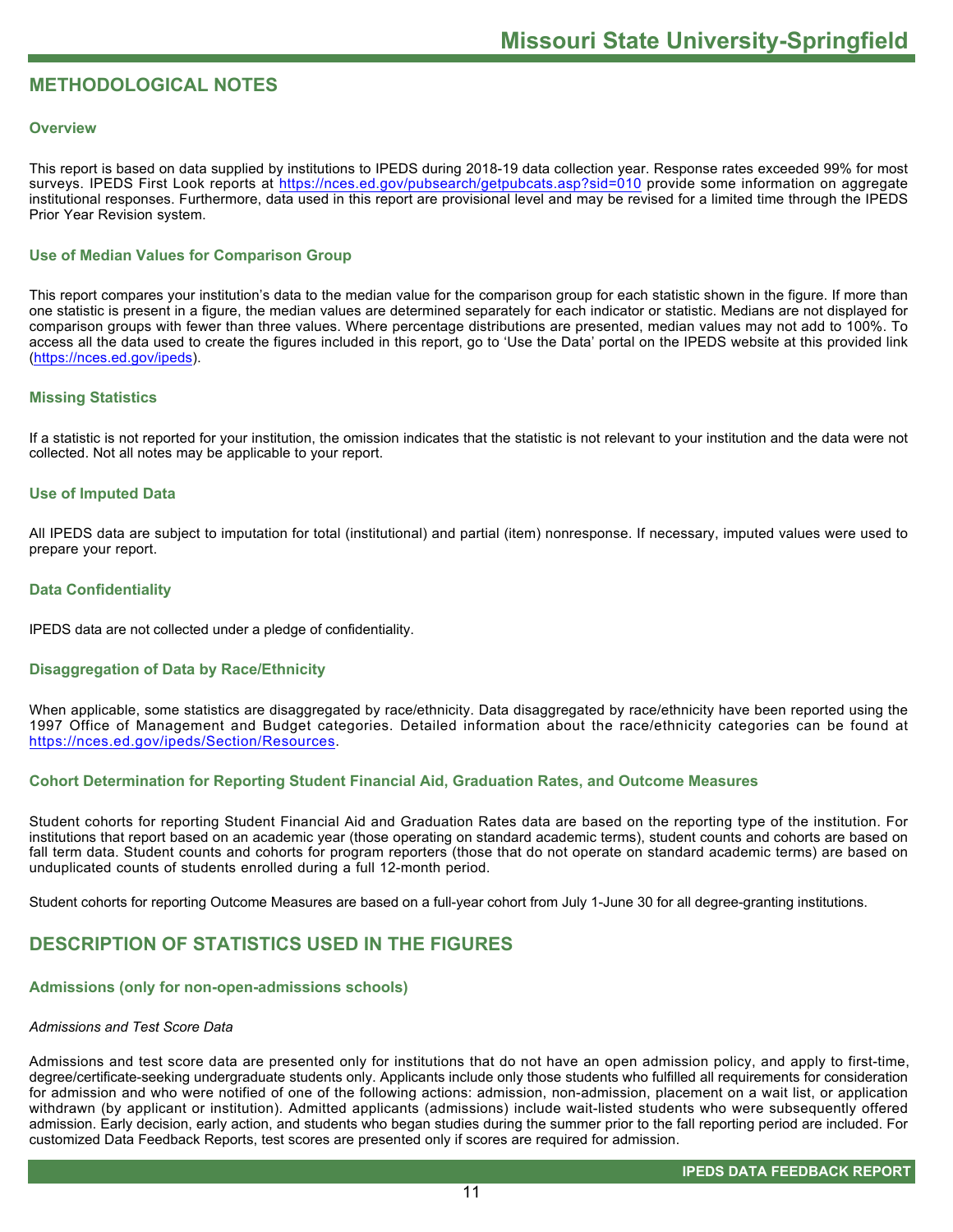## **Student Enrollment**

## *Enrollment Counts*

12-month Enrollment captures a cumulative unduplicated headcount of enrollment over the full 12-month period beginning July 1 and ending June 30. In contrast, Fall Enrollment captures number of students enrolled on a particular date in the fall. Fall enrollment is often referred to as a "snapshot" of an institution"s enrollment at a specific time.

## *FTE Enrollment*

The full-time equivalent (FTE) enrollment used in this report is the sum of the institution's FTE undergraduate enrollment and FTE graduate enrollment (as calculated from or reported on the 12-month Enrollment component). Undergraduate and graduate FTE are estimated using 12-month instructional activity (credit and/or contact hours). See "Calculation of FTE Students (using instructional activity)" in the IPEDS Glossary at https://surveys.nces.ed.gov/ipeds/VisGlossaryAll.aspx.

## *Total Entering Undergraduate Students*

Total entering students are students at the undergraduate level, both full- and part-time, new to the institution in the fall term (or the prior summer term who returned in the fall). This includes all first-time undergraduate students, students transferring into the institution at the undergraduate level, and non-degree/certificate-seeking undergraduates entering in the fall. Only degree-granting, academic year reporting institutions provide total entering student data.

## **Completions**

## *Completions and Completers*

Completions collects data on undergraduate and graduate completions and completers in a 12-month period. Completions are the counts of postsecondary awards granted where each award reported once but multiple awards may be reported for one recipient. Completers are the counts of students granted postsecondary awards. The count of completers is collected in two ways. The first way counts all completers, while the second way counts completers by award level (e.g., number of associate's completers, number of bachelor's completers).

## **Student Financial Aid**

## *Financial Aid Recipients and Amounts*

Student Financial Aid collects the counts of undergraduate students awarded different types of financial aid and the total amounts of aid awarded. The average dollar amount of aid awarded is then calculated. In addition, Student Financial Aid collects counts of full-time, first-time undergraduate student awarded aid and amounts of aid, and counts of undergraduate and graduate students receiving military educational benefits.

## **Charges and Net Price**

## *Average Institutional Net Price*

IPEDS collects data to calculate average net price at each institution for two groups of undergraduate students: those awarded grant aid and those awarded Title IV federal aid.

Average net price is calculated for full-time, first-time degree/certificate-seeking undergraduates who were awarded grant or scholarship aid from the federal government, state/local government, or the institution anytime during the full aid year. For public institutions, this includes only students who paid the in-state or in-district tuition rate. Other sources of grant aid are excluded. Average net price is generated by subtracting the average amount of federal, state/local government, and institutional grant and scholarship aid from the total cost of attendance. Total cost of attendance is the sum of published tuition and required fees, books and supplies, and the average room and board and other expenses.

For the purpose of the IPEDS reporting, aid awarded refers to financial aid that was awarded to, and accepted by, a student. This amount may differ from the aid amount that is disbursed to a student.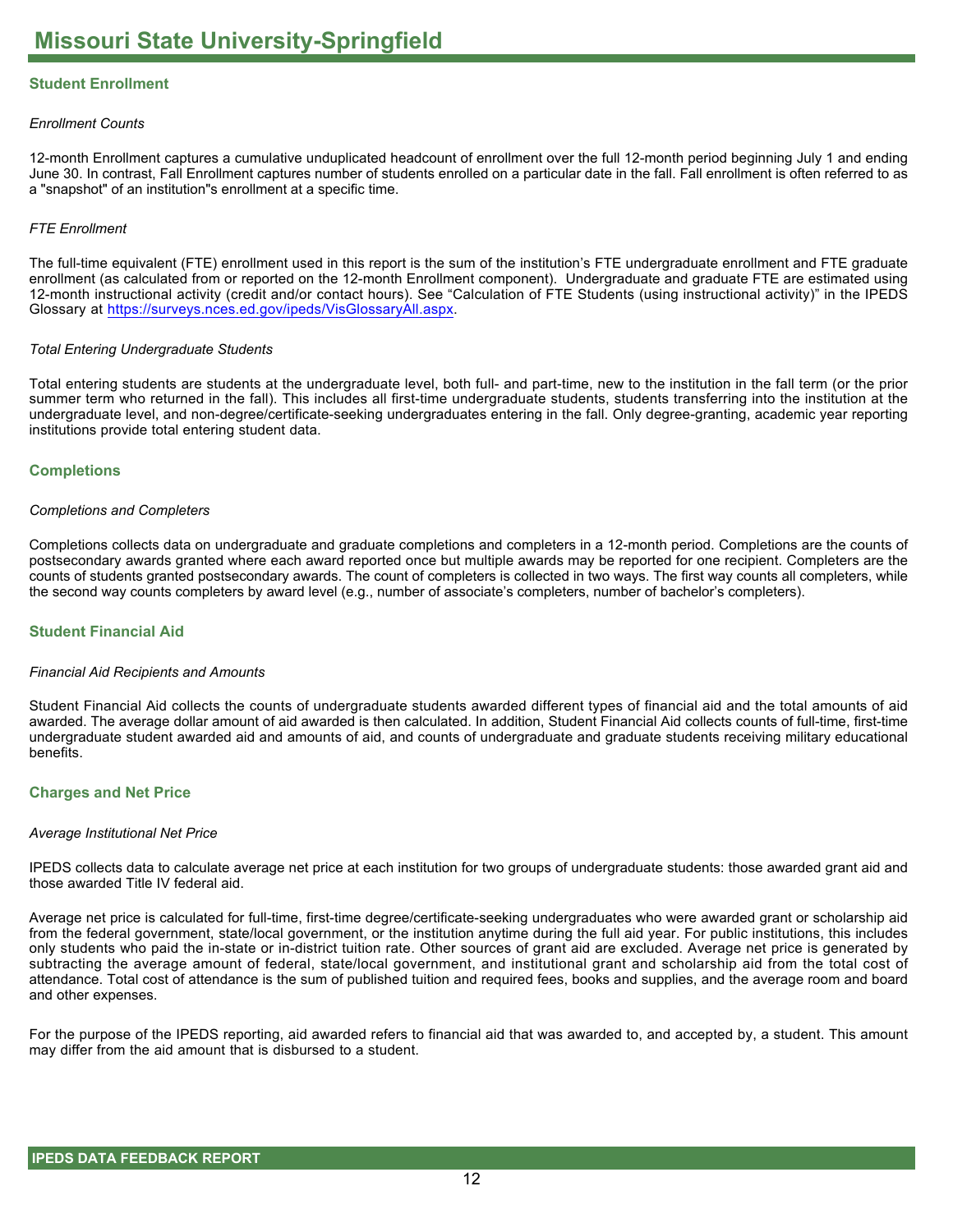## **Retention, Graduation Rates, and Outcome Measures**

## *Retention Rates*

Retention rates are measures of the rate at which students persist in their educational program at an institution, expressed as a percentage. For four-year institutions, this is the percentage of first-time bachelors (or equivalent) degree-seeking undergraduates from the previous fall who are again enrolled in the current fall. For all other institutions this is the percentage of first-time degree/certificate-seeking students from the previous fall who either re-enrolled or successfully completed their program by the current fall. The full-time retention rate is calculated using the percentage of full-time, first-time degree/certificate-seeking undergraduates, while the part-time rate is calculated using the percentage of part-time, first-time degree/certificate-seeking undergraduates.

### *Graduation Rates and Transfer-out Rate*

Graduation rates are those developed to satisfy the requirements of the Student Right-to-Know Act and Higher Education Act, as amended, and are defined as the total number of individuals from a given cohort of full-time, first-time degree/certificate-seeking undergraduates who completed a degree or certificate within a given percent of normal time to complete all requirements of the degree or certificate program; divided by the total number of students in the cohort of full-time, first-time degree/certificate-seeking undergraduates minus any allowable exclusions. Institutions are permitted to exclude from the cohort students who died or were totally and permanently disabled; those who left school to serve in the armed forces or were called up to active duty; those who left to serve with a foreign aid service of the federal government, such as the Peace Corps; and those who left to serve on an official church mission.

A further extension of the traditional Graduation Rates (GR) component which carries forward 100% and 150% graduation rates data previously reported in the GR component is the Graduation Rates 200% (GR200) component, which requests information on any additional completers and exclusions from the cohort between 151% and 200% normal time for students to complete all requirements of their program of study.

Transfer-out rate is the total number of students from the cohort who are known to have transferred out of the reporting institution (without earning a degree/award) and subsequently re-enrolled at another institution within the same time period; divided by the same adjusted cohort (initial cohort minus allowable exclusions) as described above. Only institutions with a mission that includes providing substantial preparation for students to enroll in another eligible institution are required to report transfers out.

### *Outcome Measures Data*

Alternative measures of student success are reported by degree-granting institutions to describe the outcomes of four degree/certificateseeking undergraduate student groups: First-time, full-time (FTFT); First-time, part-time (FTPT); Non-first-time, full-time entering (NFTFT); and Non-first-time, part-time entering (NFTPT). Additionally, each of the four cohorts collects data on two subcohorts: Pell grant recipients and non -Pell grant recipients. These measures provide the 4-year, 6-year, and 8-year award rates (or completions rates) after entering an institution. NCES calculates award rates by dividing a cohort's or subcohort's adjusted cohort into the number of total awards at 4-year, 6-year, and 8year status points.

The initial cohort can be revised and take allowable exclusions resulting in an adjusted cohort. Institutions are permitted to exclude from the initial cohort students who died or were totally and permanently disabled; those who left school to serve in the armed forces or were called up to active duty; those who left to serve with a foreign aid service of the federal government, such as the Peace Corps; and those who left to serve on an official church mission.

The highest award and the type of award (i.e., certificate, Associate's, or Bachelor's) are reported at each status point. For students who did not earn an undergraduate award after 8-years of entry, the enrollment statuses are reported as either still enrolled at the institution, or subsequently transferred out of the institution. Unlike the Graduation Rates data, all institutions must report on a full-year cohort (students entering July 1 of one year to June 30 to the next) and on their transfer out students, regardless if the institution has a mission that provides substantial transfer preparation.

#### **Finance**

#### *Core Revenues*

Core revenues for public institutions reporting under GASB standards include tuition and fees; government (federal, state, and local) appropriations and operating and nonoperating grants/contracts; private gifts, grants, and contracts (private operating grants/contracts plus gifts and contributions from affiliated entities); sales and services of educational activities; investment income; other operating and nonoperating sources; and other revenues and additions (capital appropriations and grants and additions to permanent endowments). "Other core revenues" include federal appropriations, sales and services of educational activities, other operating and nonoperating sources, and other revenues and additions.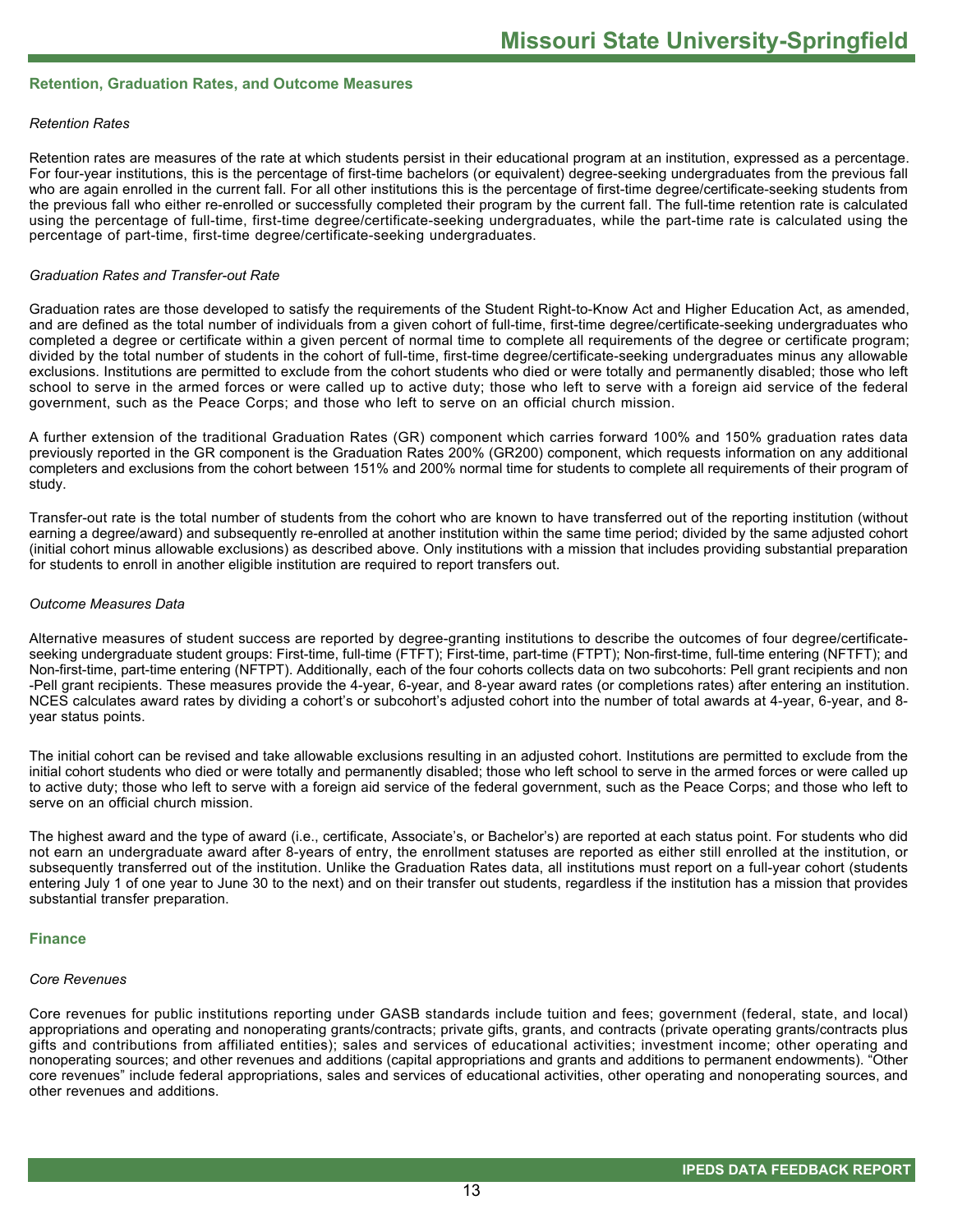Core revenues for private, not-for-profit institutions (and a small number of public institutions) reporting under FASB standards include tuition and fees; government (federal, state, and local) appropriations and grants/contracts; private gifts, grants and contracts (including contributions from affiliated entities); investment return; sales and services of educational activities; and other sources (a generated category of total revenues minus the sum of core and noncore categories on the Finance component). "Other core revenues" include government (federal, state, and local) appropriations, sales and services of educational activities, and other sources.

Core revenues for private, for-profit institutions reporting under FASB standards include tuition and fees; government (federal, state, and local) appropriations and grants/contracts; private grants/ contracts; investment income; sales and services of educational activities; and other sources (a generated category of total revenues minus the sum of core and noncore categories on the Finance component). "Other core revenues" include government (federal, state, and local) appropriations and other sources.

At degree-granting institutions, core revenues exclude revenues from auxiliary enterprises (e.g., bookstores and dormitories), hospitals, and independent operations. Non-degree-granting institutions do no report revenue from auxiliary enterprises in a separate category, and thus may include these amounts in the core revenues from other sources.

## *Core Expenses*

Core expenses include expenses for instruction, research, public service, academic support, institutional support, student services, grant aid/scholarships and fellowships (net of discounts and allowances), and other functional expenses (a generated category of total expense minus the sum of core and noncore functions on the Finance component). Expenses for operation and maintenance of plant, depreciation, and interest are allocated to each of the other functions. Core expenses at degree-granting institutions exclude expenses for auxiliary enterprises (e.g., bookstores and dormitories), hospitals, and independent operations. Non-degree-granting institutions do not report expenses for auxiliary enterprises in a separate category and thus may include these amounts in the core expenses as other expenses. "Other core expenses" is the sum of grant aid/scholarships and fellowships and other expenses.

## *Endowment Assets*

Endowment assets, for public institutions under GASB standards, and private, not-for-profit institutions under FASB standards, include gross investments of endowment funds, term endowment funds, and funds functioning as endowment for the institution and any of its foundations and other affiliated organizations. Private, for-profit institutions under FASB do not hold or report endowment assets.

## *Salaries and Wages*

Salaries and wages for public institutions under GASB standards and private (not-for-profit and for-profit) institutions under FASB standards, include amounts paid as compensation for services to all employees regardless of the duration of service, and amounts made to or on behalf of an individual over and above that received in the form of a salary or wage.

## **Staff**

## *FTE Staff*

The full-time-equivalent (FTE) by occupational category is calculated by summing the total number of full-time staff and adding one-third of the total number of part-time staff. Graduate assistants are not included.

## *Equated Instructional Non-Medical Staff Salaries*

Institutions reported the number of full-time nonmedical instructional staff and their salary outlays by academic rank, gender, and the number of months worked (9-, 10-, 11-, and 12-months). Salary outlays for staff who worked 10-, 11-, and 12-months were equated to 9-months of work by multiplying the outlays reported for 10-months by 0.90, the outlays reported for 11 months by 0.818, and the outlays reported for 12 months by 0.75. The equated 10-, 11-, and 12-outlays were then added to the outlays for instructional staff that worked 9-months to generate a total 9-month equated salary outlay. The total 9-month equated outlay was then divided by total number of instructional non-medical staff to determine an equated 9-month average salary. This calculation was done for each academic rank. Salary outlays were not reported for staff that work less than 9-months and were excluded.

## *Student-to-Faculty Ratio*

Institutions can provide their institution's student-to-faculty ratio (i.e., student-to-instructional staff) for undergraduate programs or follow the NCES guidance in calculating their student-to-faculty ratio, which is as follows: the number of FTE students (using Fall Enrollment survey data) divided by total FTE instructional staff (using the total Primarily instruction + Instruction/research/public service staff reported in Human Resources component and adding any not primarily instructional staff that are teaching a credit course). For this calculation, FTE for students is equal to the number of the full-time students plus one-third the number of part-time students; FTE for instructional staff is similarly calculated. Students in "stand-alone" graduate or professional programs (such as, medicine, law, veterinary, dentistry, social work, or public health) and instructional staff teaching in these programs are excluded from the FTE calculations.